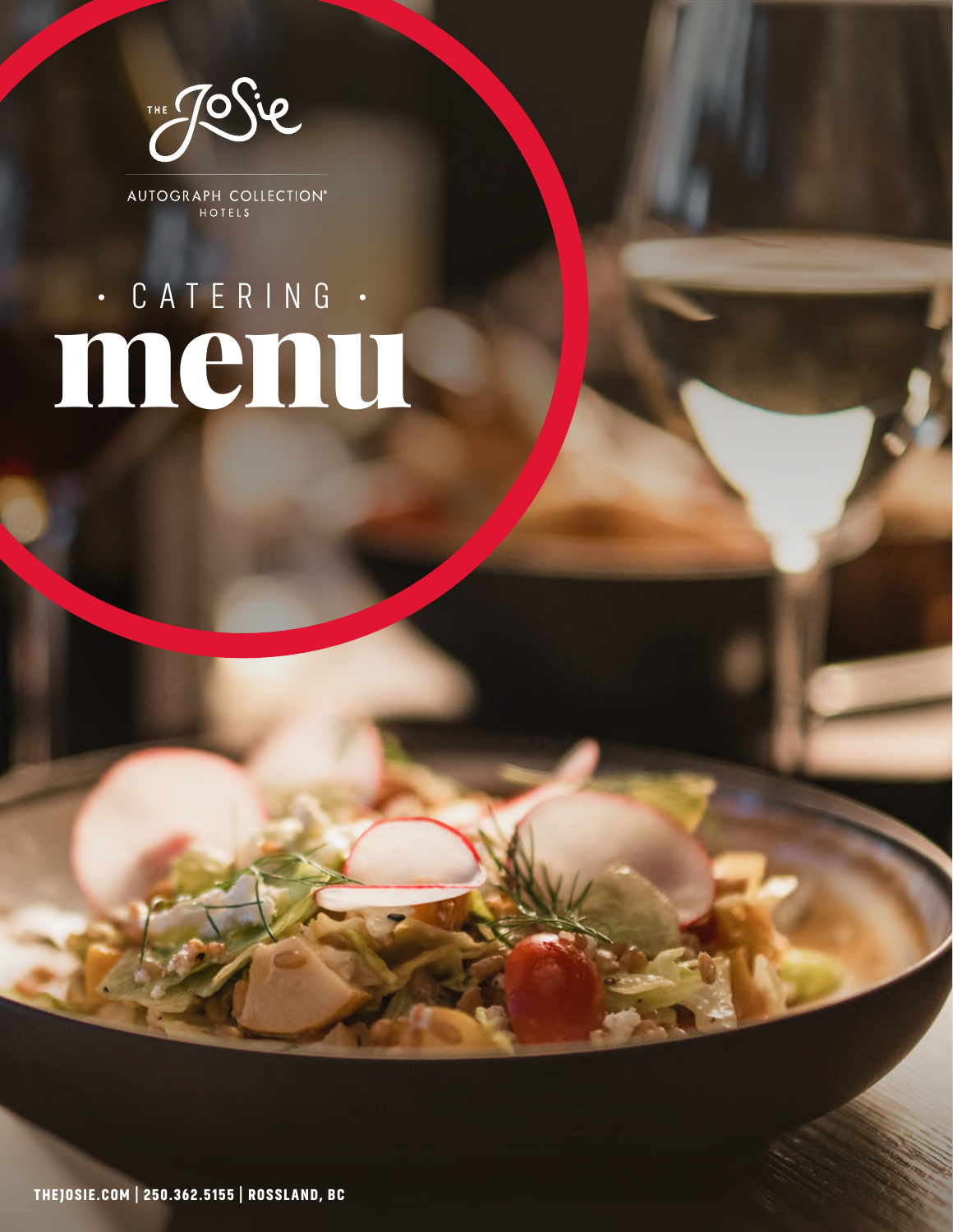

## JOSIE **BREAKFAST**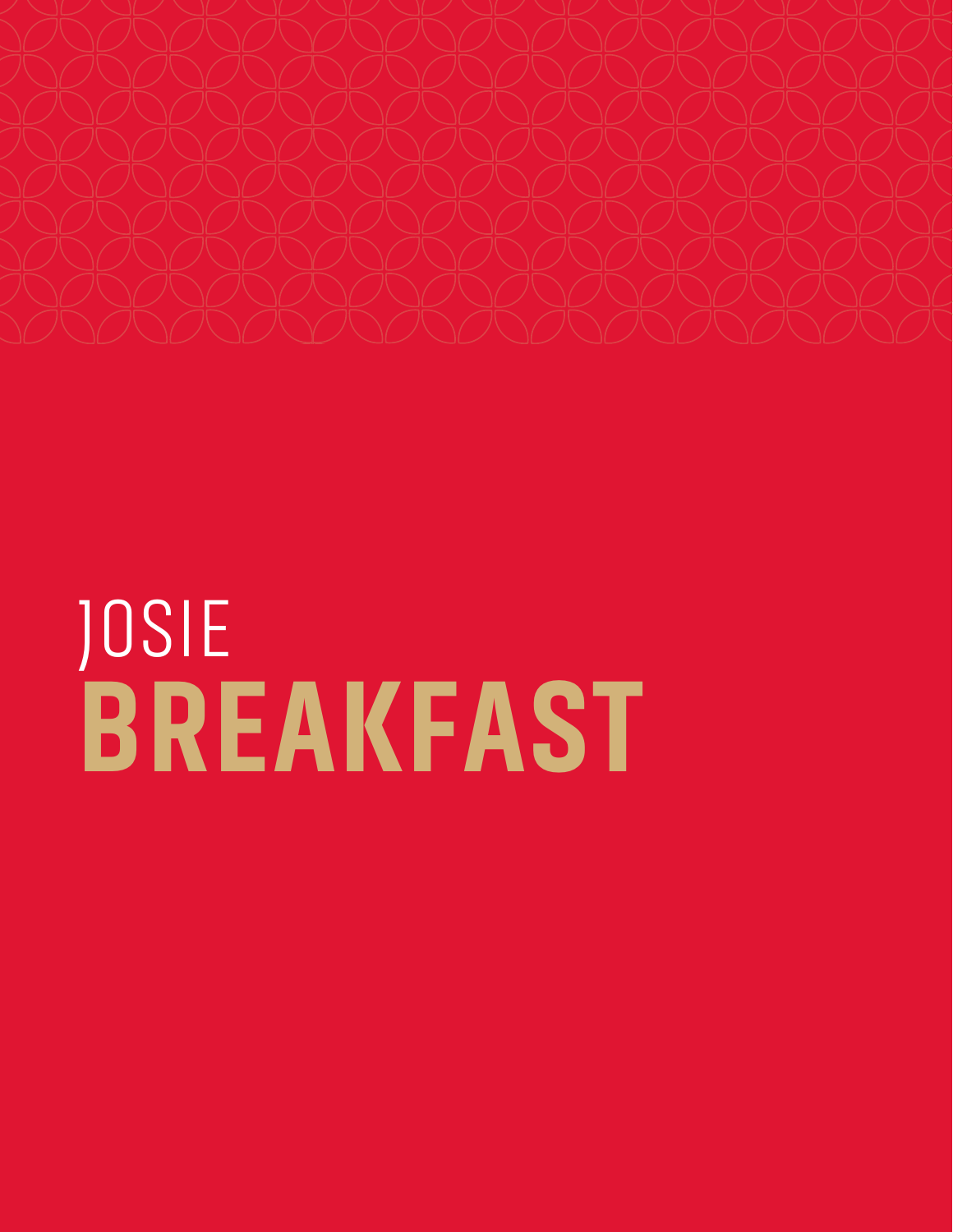## **BREAKFAST** BUFFET

#### JOSIE CONTINENTAL

#### **coffee & tea service**

**juice bar** orange, apple, grapefruit, vegetable

**fruit stand** watermelon, cantaloupe, peach, orange, grapefruit segments

**bakery** assorted loaves including sourdough, lemon, banana, butter & preserves

**yogurt parfait** fruit compote, velvet granola

#### RED MOUNTAIN DAY BREAK

#### **coffee & tea service**

**juice bar** orange, apple, grapefruit, vegetable

**cereal bar** cheerios, fruit loops, raisin bran

**fruit stand** watermelon, cantaloupe, peach, orange, grapefruit segments

#### **steel cut oatmeal**

pumpkin seeds, almonds, raisins, dried cranberries, maple syrup, local honey

**bakery** blueberry muffins, cheddar cheese and ham scones, sourdough, apple strudel, butter & preserves

**hot items** scrambled eggs, applewood smoked bacon, breakfast bratwurst, breakfast potatoes

**sweet** pancakes, syrup, whipped cream, berry compote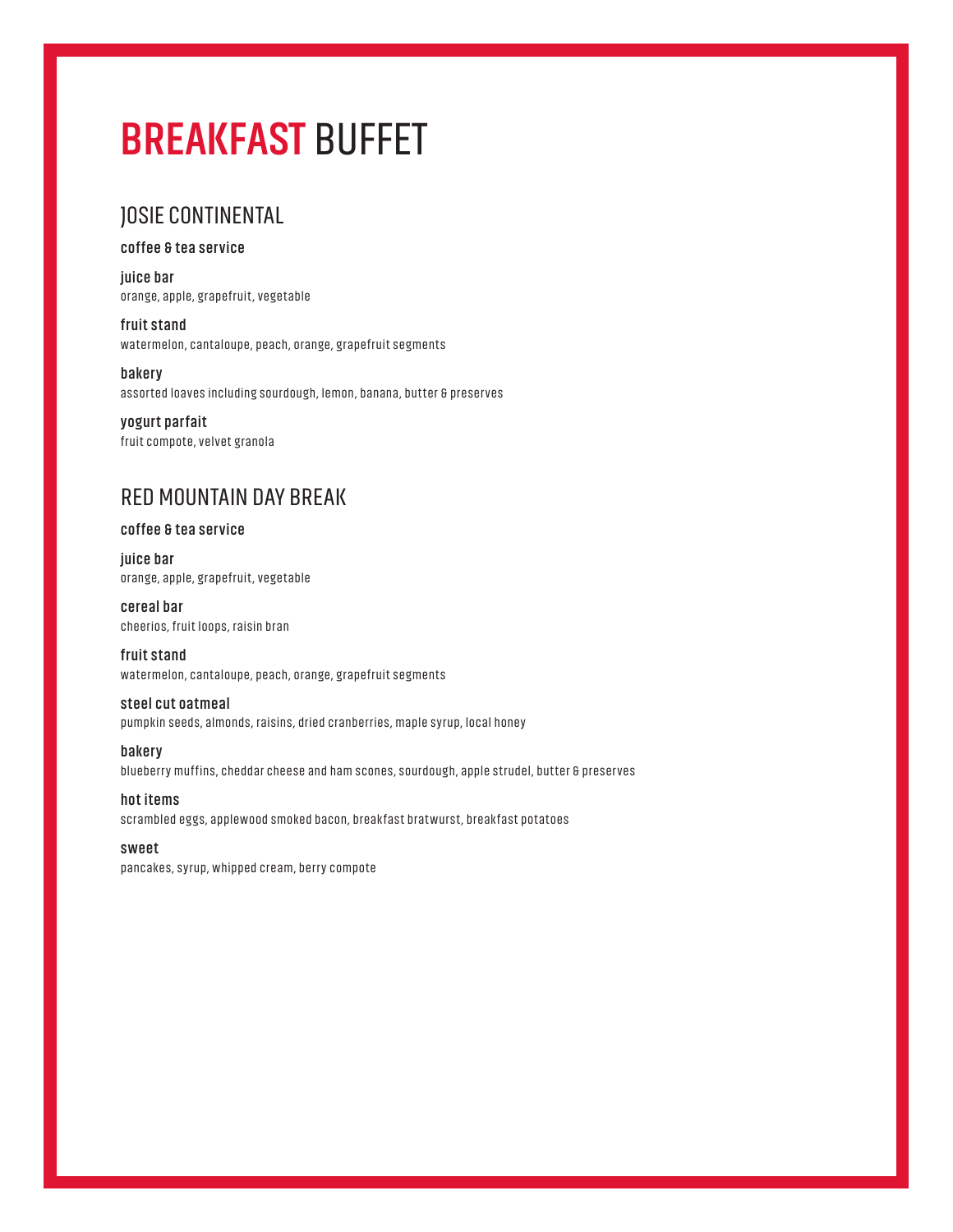### **BREAKFAST** ENHANCEMENTS

**mini breakfast bratwurst sausage, chicken sausage, bacon, boiled eggs- medium and hard individual yogurts, strawberry, raspberry, peach, blueberry assorted bagels with cream cheese**

**canadian bacon, honey mustard roasted ham breakfast wrap - scrambled eggs, peppers, sour cream, salsa, kale breakfast bun - shaved honey mustard glazed ham, fried egg, spicy tomato jam, cheddar, brioche chef's selection of fruit smoothies**

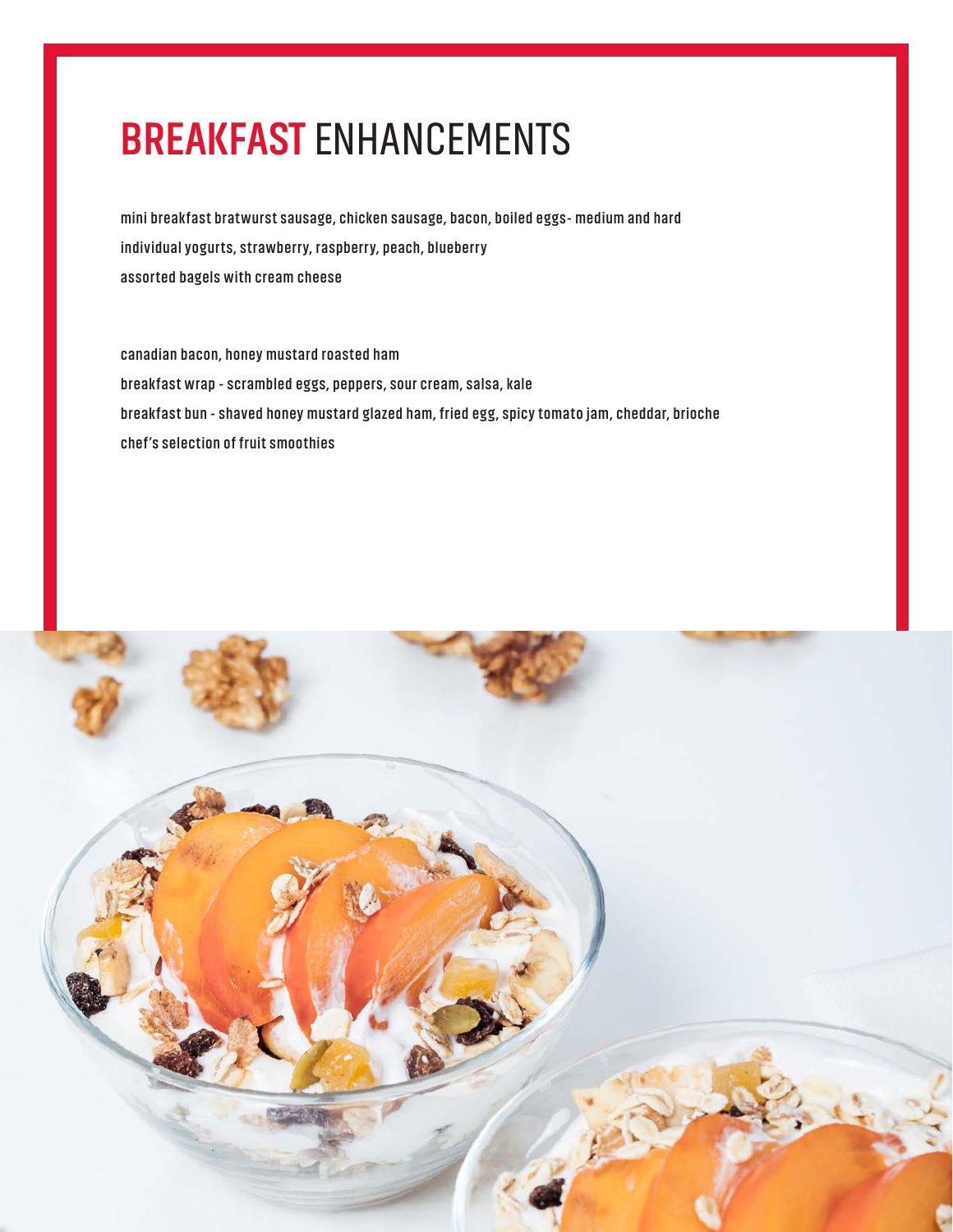

## JOSIE **BREAK PACKAGES**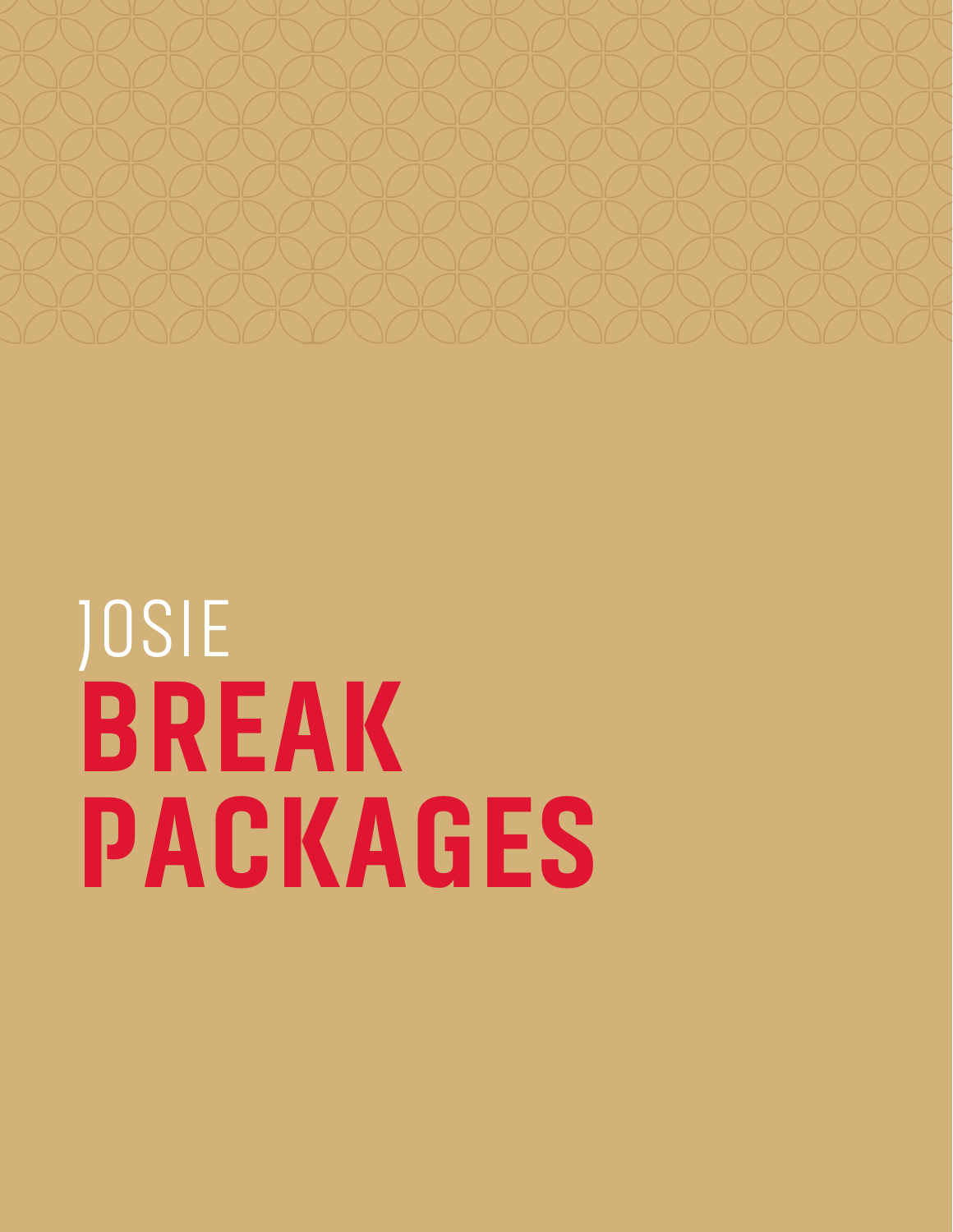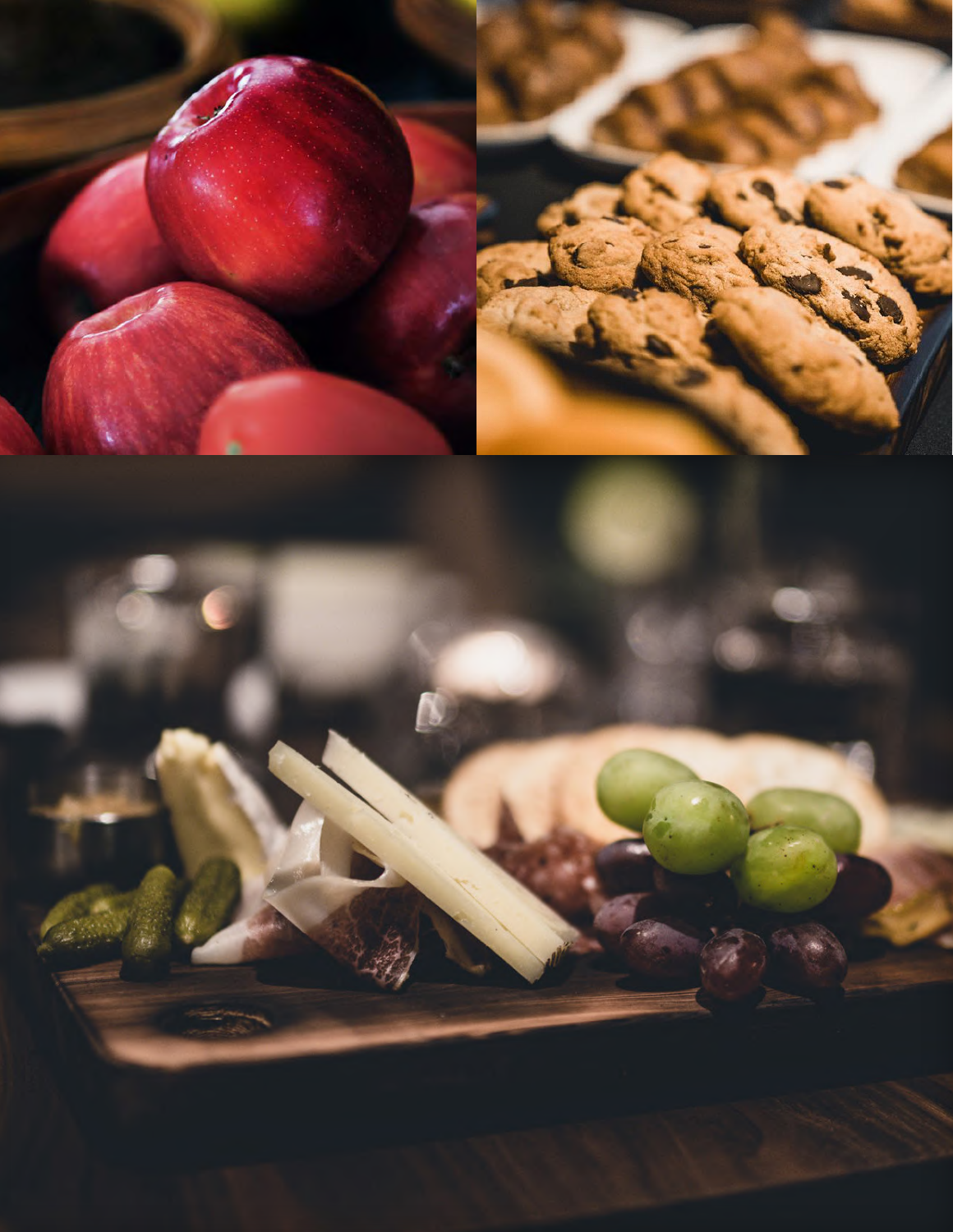### SPECIALTY **BREAKS**

#### EXPRESS BREAK

assorted juices & soft drinks coffee and tea service

#### COOKIE BREAK

assorted juices & soft drinks assorted cookies: chocolate chip, oatmeal raisin, hazelnut caramel coffee & tea service

#### PASTRY BREAK

assorted juices & soft drinks assorted pastries: cherry cheese Danish, chocolate strudel, apple strudel coffee & tea service

#### TEA BREAK

assorted juices & soft drinks assorted scones: cheddar & green onion, peach, classic butter preserves, honey & butter coffee & tea service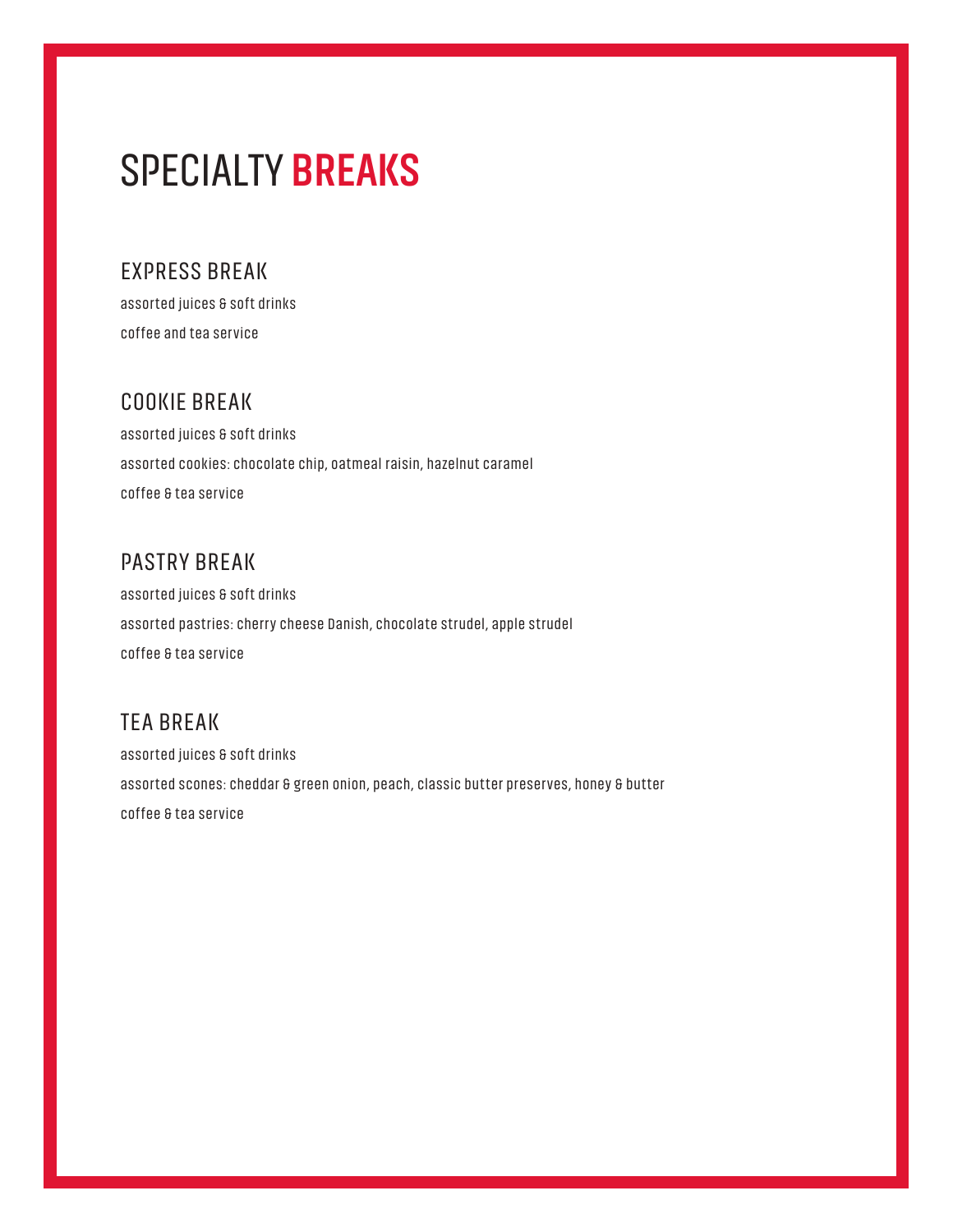

## JOSIE **LUNCH**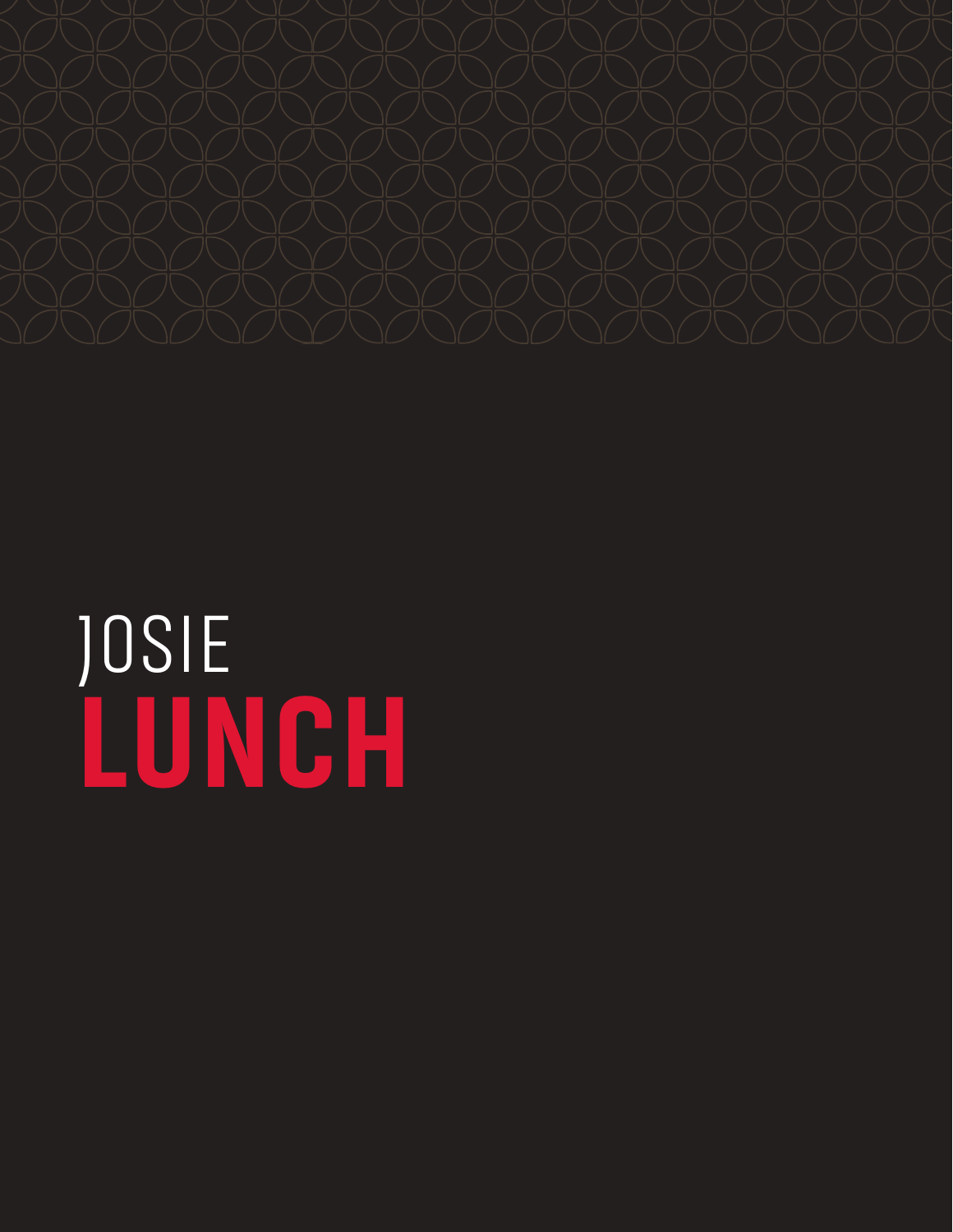## **LUNCH** BUFFET

#### VELVET SANDWICH BUFFET

**roasted tomato soup** garlic croutons, olive oil

**baby greens salads** gem tomatoes, cucumber, radish, shaved carrots, assorted vinaigrettes

**pasta salad** red peppers, artichokes, capers, tomato, bocconcini, red wine vinaigrette

#### MAINS

**chicken wrap** grilled chicken, romaine, bacon, garlic and parmesan aioli, flour tortilla

**grilled vegetable sandwich** portobello mushroom, eggplant, zucchini, roasted pepper, pesto, goat cheese, focaccia

**black forest ham sandwich** white cheddar, lettuce, tomato, honey mustard aioli, ciabatta

**assorted fruit platter** honeydew melon, cantaloupe, watermelon, peaches, pears, berries, mint

**assorted squares** lemon, chocolate brownies, date, butter tart

#### GRANITE MOUNTAIN BUFFET

**beef & barley soup** fresh herbs

**potato salad** green onion, snap peas, hard boiled egg, herb mayo

**pear & endive salad** roasted pears, pickled fennel, frisee, arugula, mustard vinaigrette, blue cheese, walnuts

**grilled flank steak** chimichurri sauce

**grilled chicken breast** velvet bbq sauce

**cedar plank steelhead trout** honey mustard

**grilled vegetables** honey mustard

#### INDIVIDUAL DESSERTS

**tiramisu**

**crème brulee**

**seasonal fruit crumble**

**coffee and tea service**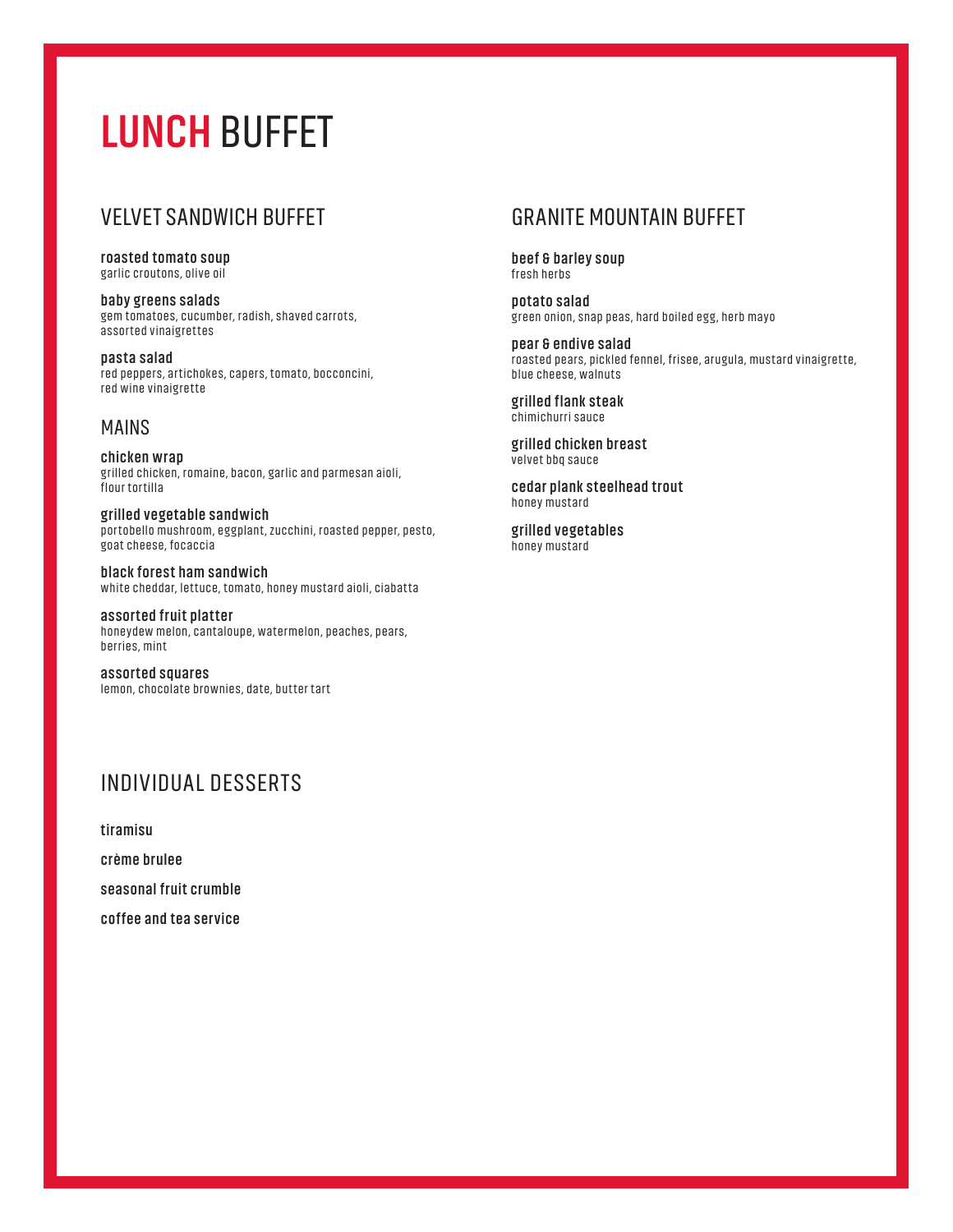### **LUNCH** BUFFET

#### EXPRESS LUNCH

**bottled water**

**whole fruit**

**roast potato salad** peas, green onion, bacon bits, roast garlic mayo

**roasted turkey sandwich** vine ripe tomatoes, red leaf lettuce, roasted garlic aioli, aged white cheddar cheese, ciabatta bun

**miss vickie's chips** assorted flavors

**jumbo cookie** chocolate chip, oatmeal raisin, peanut butter

**coffee & tea service**

**chicken wrap** grilled Chicken, romaine, bacon, garlic and parmesan aioli, flour tortilla

**grilled vegetable wrap** portobello mushroom, eggplant, zucchini, roasted pepper, pesto, goat cheese, focaccia

**black forest ham sandwich** white cheddar, lettuce tomato, honey mustard aioli

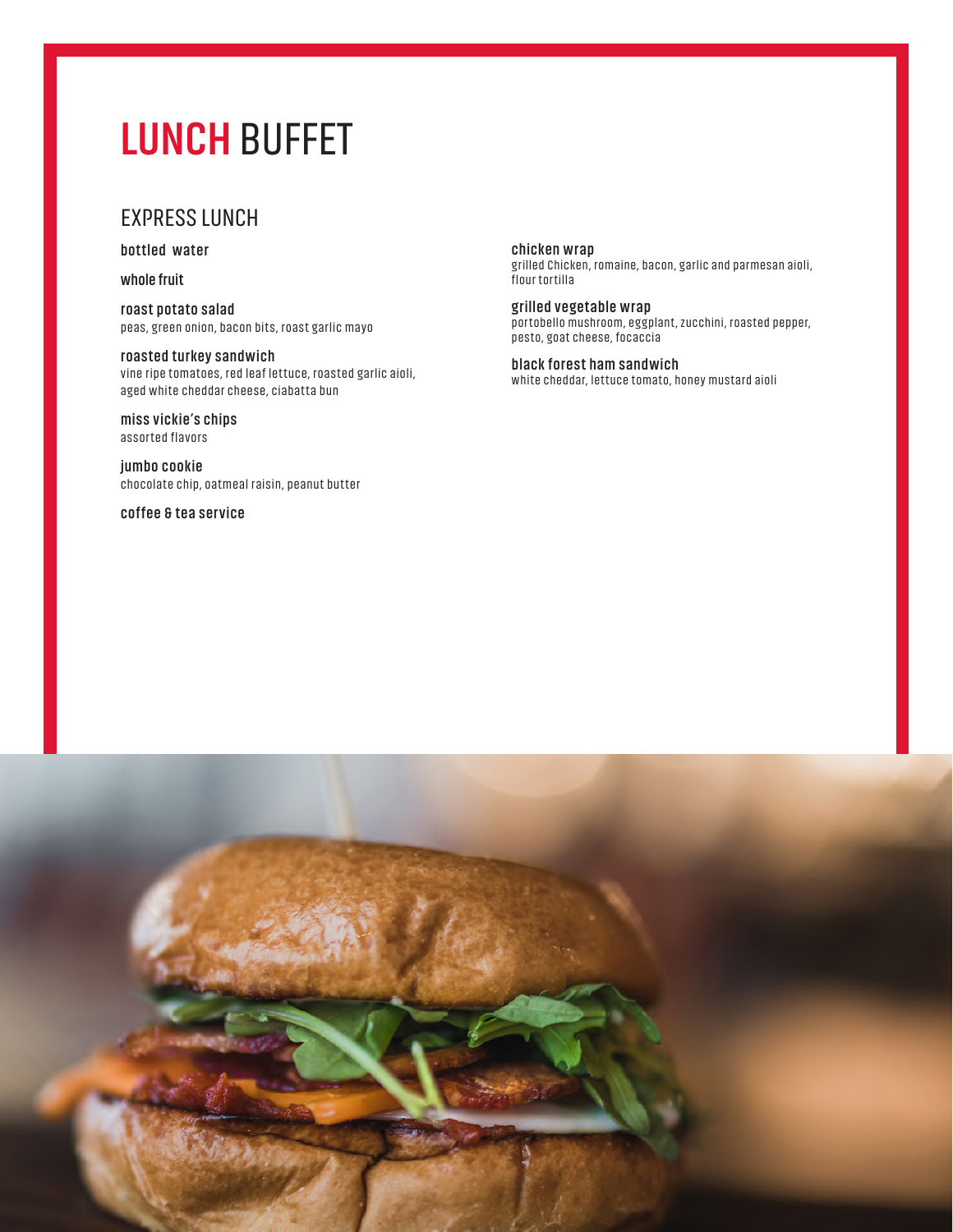## **PLATED** LUNCH

#### STARTER (CHOOSE ONE)

**caesar salad** romaine heart, creamy garlic and anchovy dressing, herb croutons, parmesan

**mixed greens salad** cucumber, tomato, carrot, radish, garden herb vinaigrette

**beet salad** candied pecans, orange, fennel, baby spinach, strawberry vinaigrette

**mushroom soup** bc mushrooms, truffled cream

**soup of the day** seasonally inspired offering

#### ENTREES

**baked rigatoni** beef and red wine ragout, mozzarella & parmesan cheeses

**roasted squash** warm quinoa, spinach and tomato salad, broccolini, pumpkin seed and arugula pesto

**turkey pot pie** seasonal vegetables, bechamel sauce, puff pastry

**cedar plank rainbow trout** baby carrots, spinach, broccolini, lemon vinaigrette

**grilled chicken breast** herb roasted new potatoes, baby carrots, broccolini, chicken jus

**green vegetable curry** lemon scented basmati rice, toasted coconut

**grilled 6oz ny steak** arlic mashed potato, baby carrots, broccolini, peppercorn sauce

**wild bc salmon** bok choy, shiitake mushrooms, water chestnuts, red onion, caramel lime sauce, pickled ginger

**slow roasted pork loin** garlic mashed potato, baby carrots, broccolini, peppercorn sauce

**seasonal vegetarian risotto** local & seasonally inspired creation

#### DESSERT (CHOOSE ONE)

**flourless chocolate torte** crème anglaise, raspberry compote

**vanilla panna cotta** strawberry and mint salad

**honey crème brûlée** almond biscotti

**tiramisu** espresso lady fingers, whipped mascarpone cheese

**seasonal shortcake** sweet cream scone, fresh seasonal fruit, whipped cream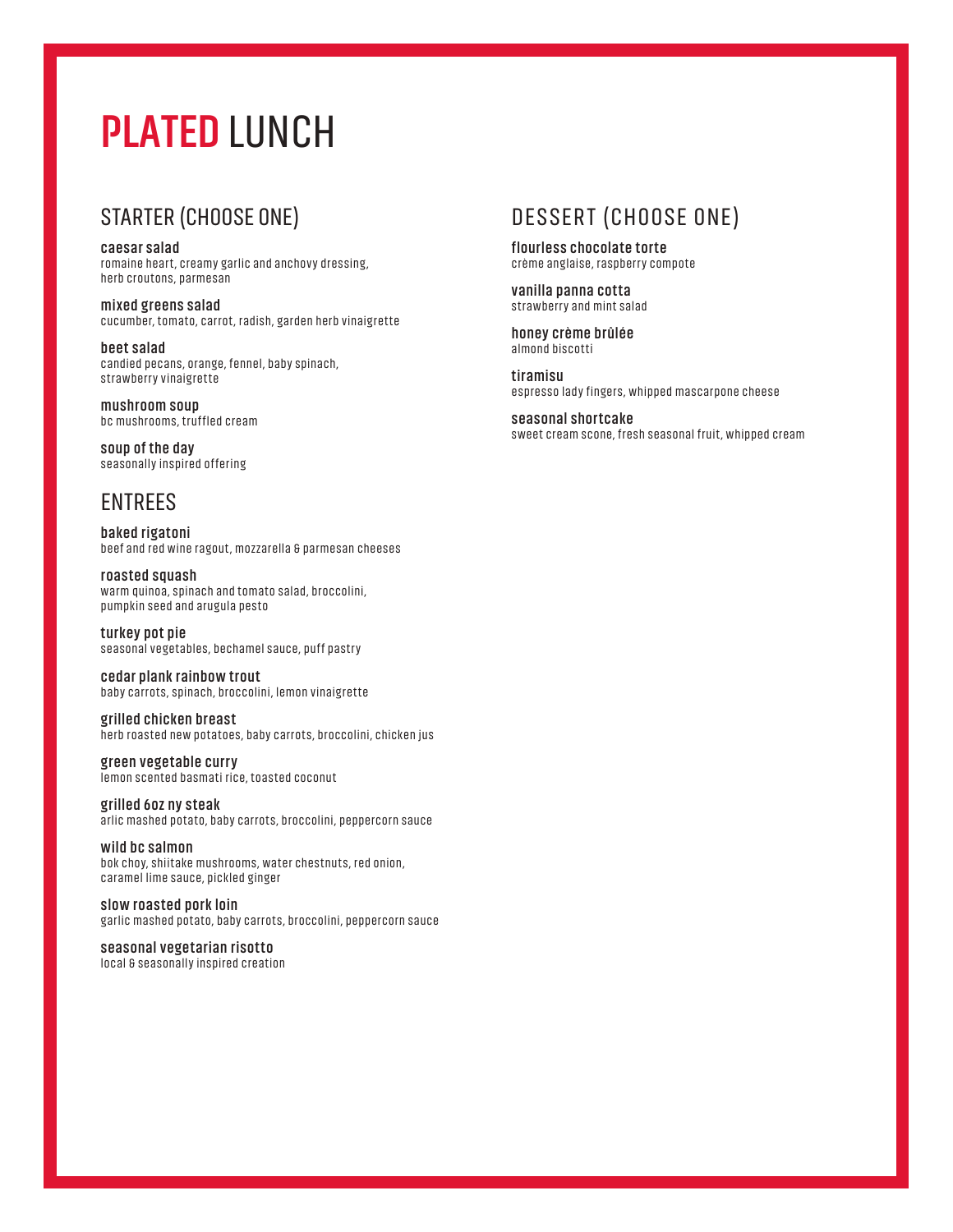

## JOSIE **DINNER**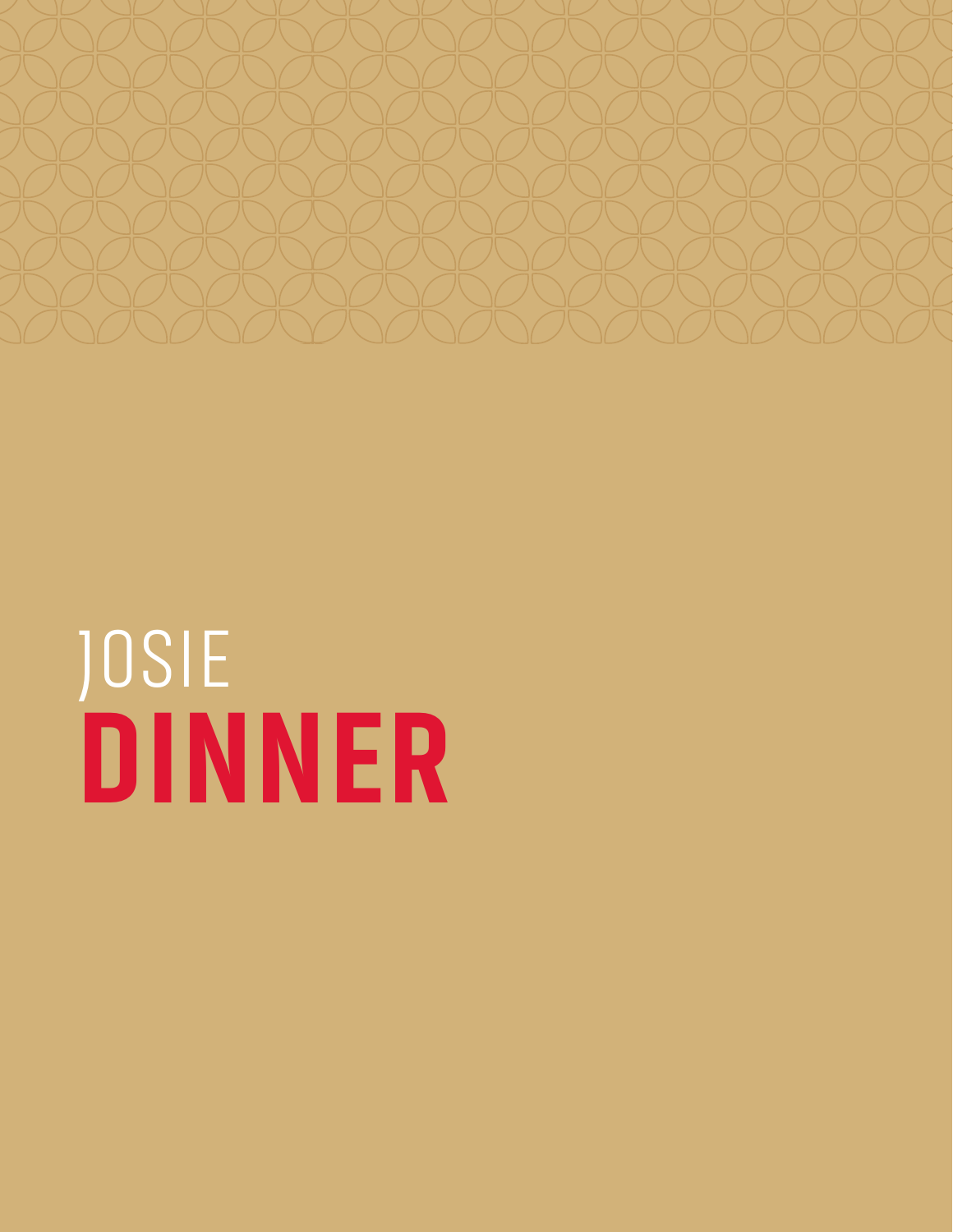### **DINNER** BUFFET

#### **STARTERS**

**farmer's market salad** young greens, cucumber, tomato, carrot ribbons, pumpkin seeds, radish, herb goat cheese, champagne vinaigrette

**asparagus salad** grilled asparagus, frisee, bacon lardons, lemon sabayon, preserved lemon vinaigrette

**potato salad** green onion, snap peas, hard boiled egg, herb mayo

**pasta salad** penne pasta, pesto aioli, roasted peppers, artichokes, black olives, roasted garlic, zucchini, gem tomatoes

**roasted tomato soup** focaccia croutons

#### **DESSERT**

**flourless chocolate torte** crème anglaise, raspberry compote

**carrot cake** crème cheese, candied orange, walnut crumb

**honey crème brûlée** almond biscotti

**lemon posset** raspberry compote, gingerbread crumble

#### ENTREES

**baked steelhead trout** jasmine rice, green beans, fennel jam

**pulled pork** white bean & root vegetable cassoulet, Josie bbq sauce

**grilled chicken** roasted new potatoes, butter glazed carrots, chimichurri sauce

**grilled vegetables** salsa verde, stewed lentils, kale, zucchini peppers, mushrooms, asparagus, eggplant

**grilled beef flank steak** lentil and root vegetable ragout

**roast beef sirloin** garlic mashed potatoes, thyme & butter glazed root vegetables

**wild mushroom risotto** snap peas, tomato, wild rice, parmesan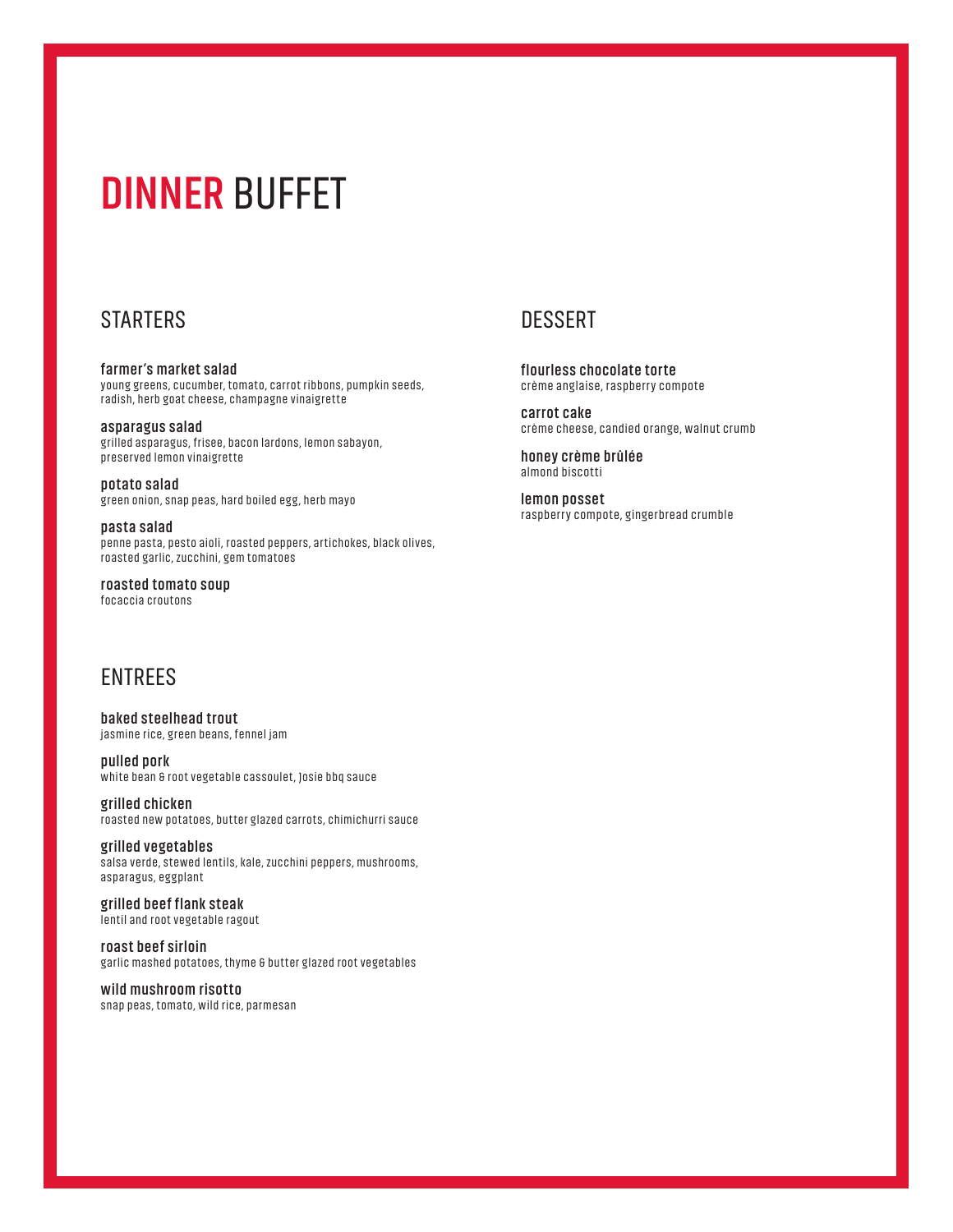

## JOSIE **HORS D'OEUVRES**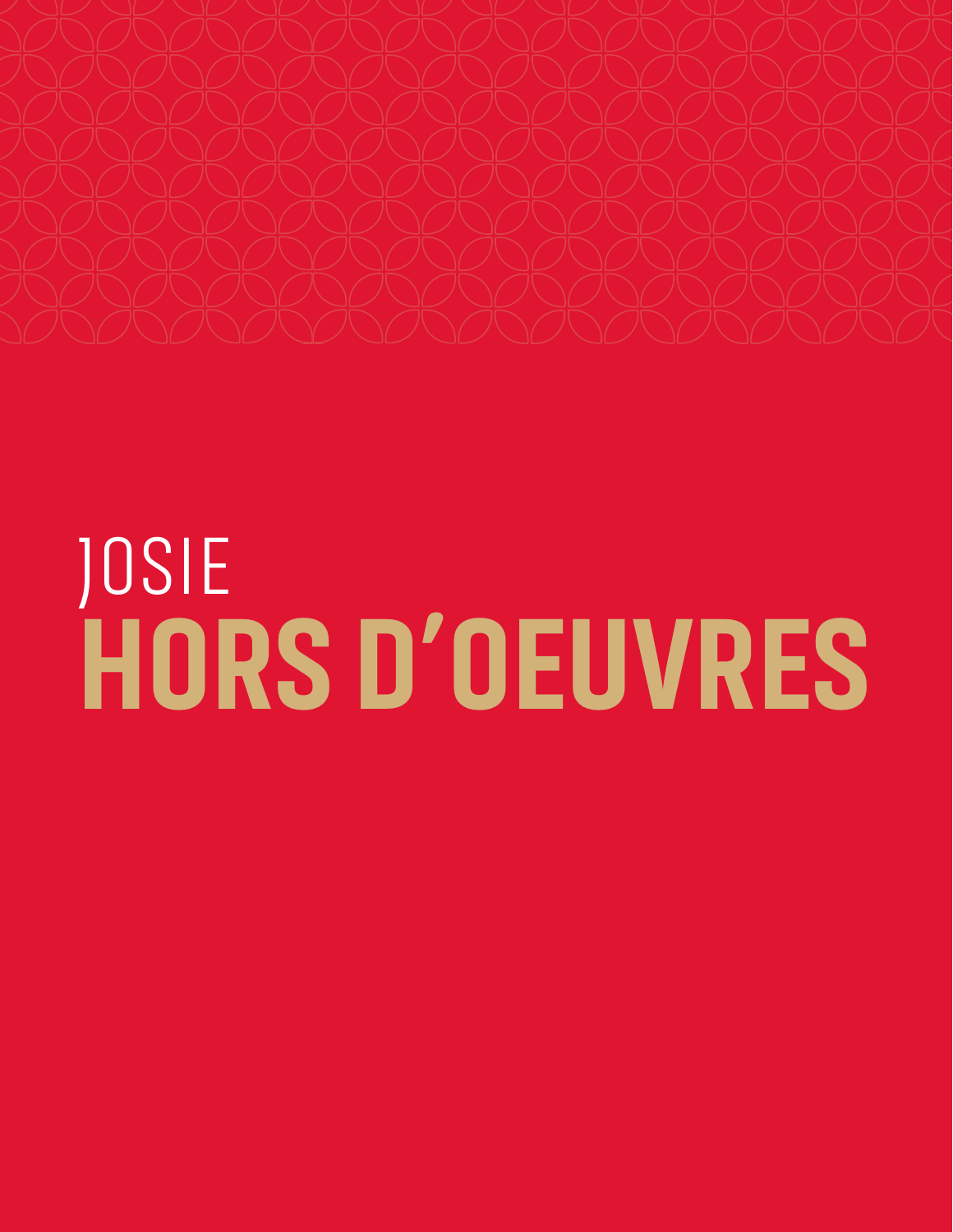## **HORS D'OEUVRES**

### COLD

#### VEGETARIAN

**deviled eggs honey, stilton & walnut crostini beets, goat cheese, balsamic reduction, beet chips**

#### SEAFOOD

**pickled prawn salsa, guacamole, tortilla marinated mussel, fried potato, fennel steelhead trout rillette, fried baguette albacore tuna tartare, soy ginger vinaigrette, sweet potato chip**

#### MEAT

**kootenay bison tartare, cured egg yolk, crostini duck prosciutto, celery root remoulade, celery root chip chicken salad, parmesan & herb gougères**

## HOT

#### VEGETARIAN

**mushroom arancini fried polenta, squash puree, pumpkin seed gremolata goat cheese & cranberry tartlet**

#### SEAFOOD

**prawn quiche, tarragon and garlic hot smoked salmon, cedar aioli, pickled red onion, crostini cod cake, tartar sauce, preserved lemon**

#### MEAT

**braised kootenay lamb, fried polenta, herbs spiced meatball, grilled pita pulled pork croquette, BBQ sauce**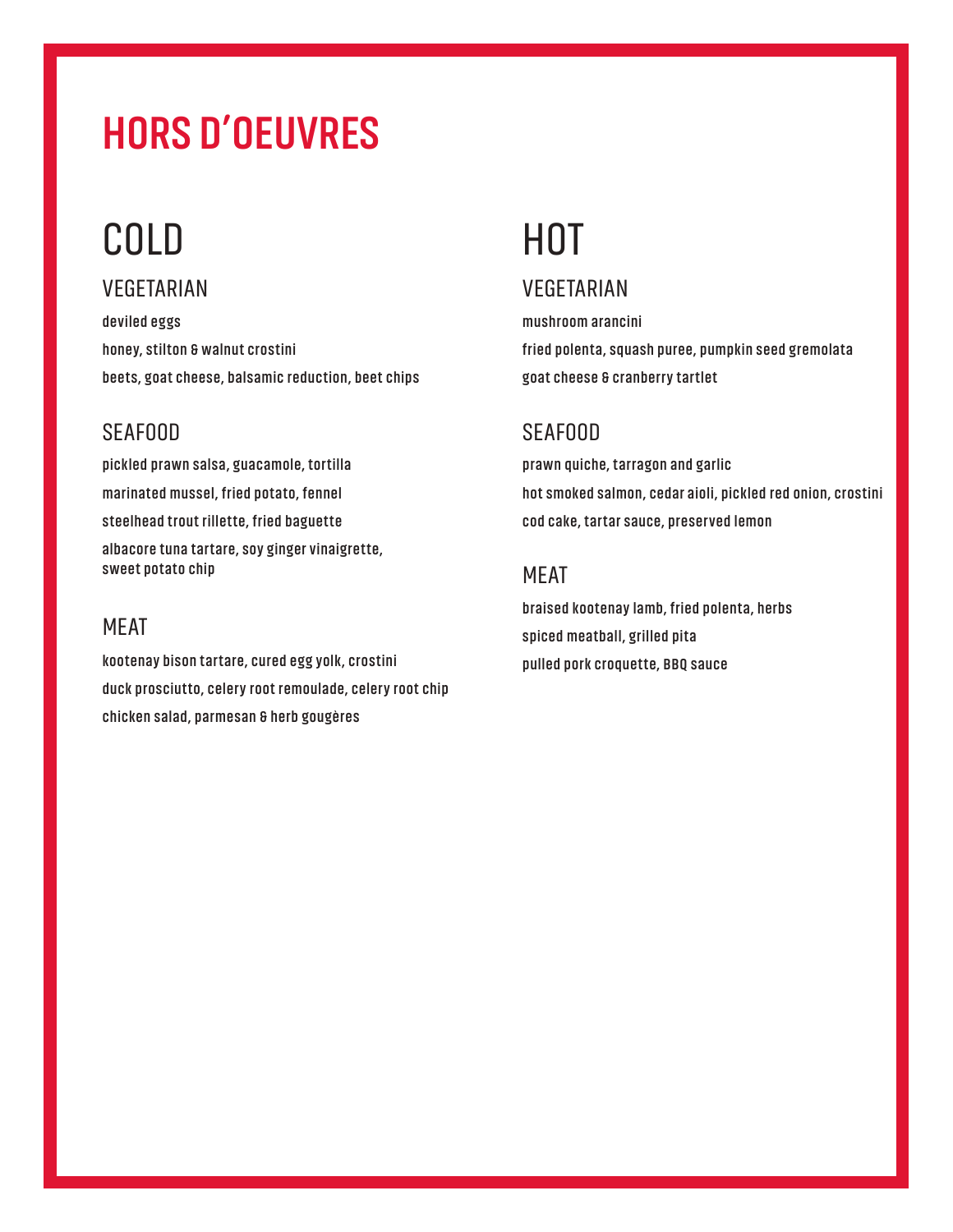## **HORS D'OEUVRES**

#### SEAFOOD MARKET

*(serves 25)*

**selection of west coast oysters, poached lobster, crab legs, marinated mussels, chilled calamari, tuna sashimi, poached prawns, smoked salmon, champagne & red wine mignonette, cocktail sauce, lemon aioli, marie rose, lemon & lime wedges**

#### ARTISAN CHEESE AND CHARCUTERIE

*(serves 25)*

**hard, soft & washed rind selection of cheeses, assortment of cured meats including salami, prosciutto, pickled vegetables, mustards, candied nuts, seasonal fruit compote, crackers**

#### **SUBSTITUTIONS**

**prime rib roast beef tenderloin carved slow roasted pork rack roasted rack of lamb slow roasted leg of lamb**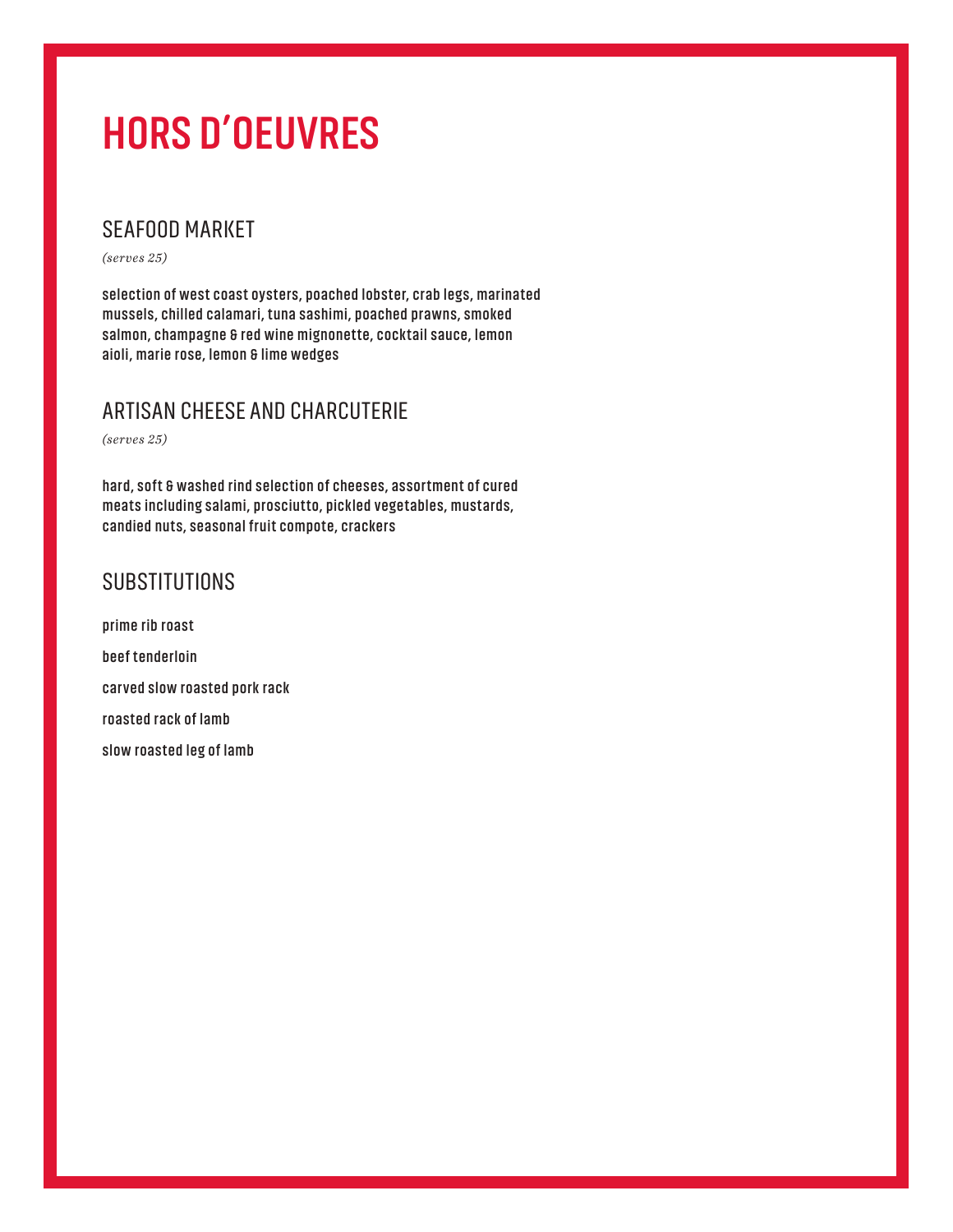# JOSIE **PLATED DINNER**

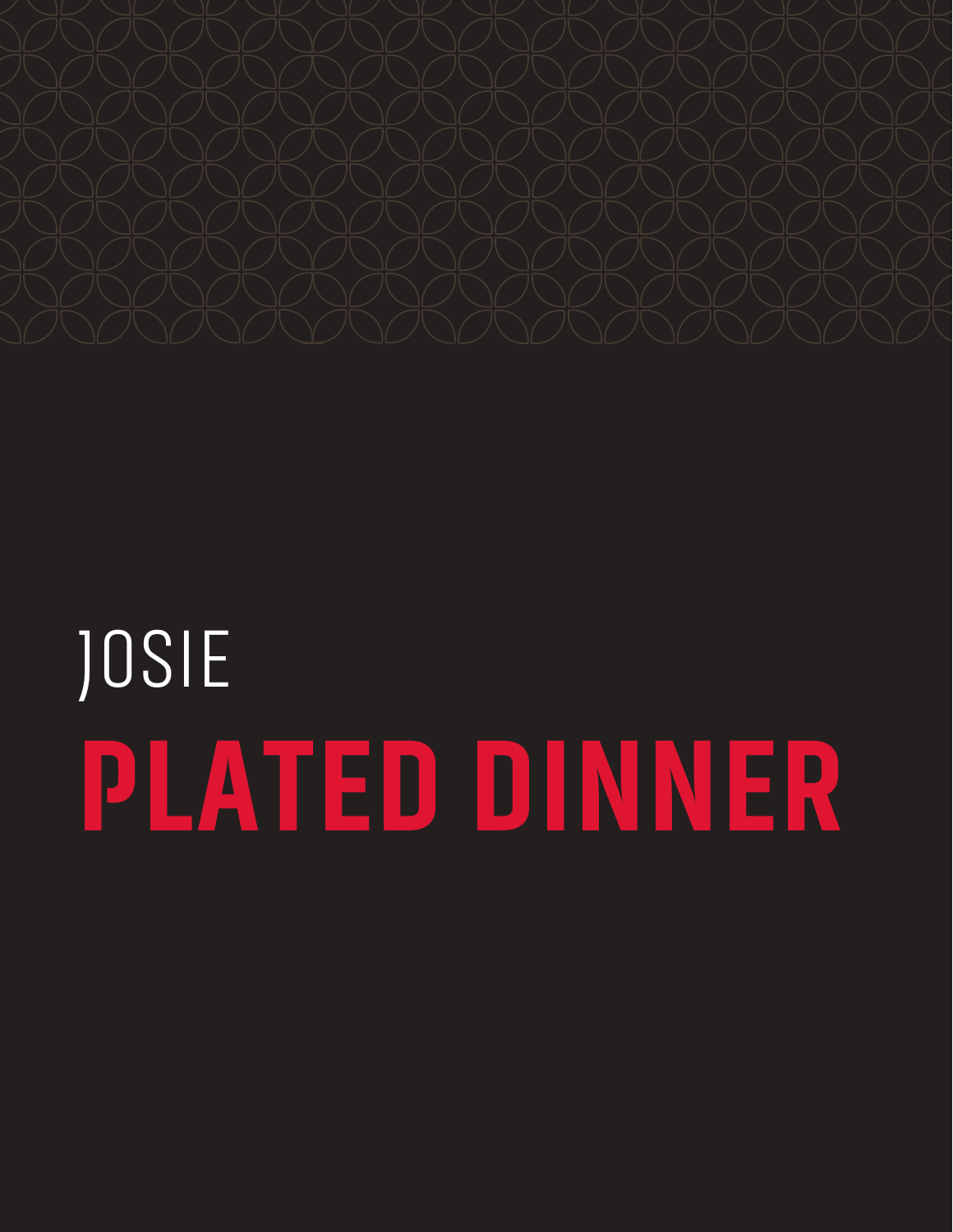## **PLATED** DINNER

#### STARTER (CHOOSE ONE)

**wild bc mushroom soup** truffle & herb cream

**french onion soup** beef & onion soup with sherry, croutons, emmental cheese

**roasted beet salad** pickled beet vinaigrette, orange, walnuts goat cheese, baby kale

**bitter green salad** endive, radicchio, frisee, creamy garlic dressing, pancetta, herb croutons, parmesan

**tomato and mozzarella salad** nasturtium vinaigrette, local vinegar reduction

#### ENTREES (CHOOSE ONE)

**braised short rib** garlic mashed potatoes, roasted seasonal vegetables, red wine jus

**cedar plank rainbow trout** roasted fennel, root vegetable salad, citrus vinaigrette

**bc mushroom sampler** mushroom & cashew pate, lentils, kale, green onion, sauteed BC mushrooms, pea shoots

**grilled chicken supreme** roasted new potatoes, broccolini, baby carrots, black truffle jus

**lamb sirloin** herb roasted fingerling potatoes, turnip and horseradish puree, sauteed spinach, garlic roasted gem tomatoes

#### DINNER UPGRADES

**beef sirloin 10oz**

**beef tenderloin 8oz**

**pan roasted halibut (seasonal availability)**

**mustard and pumpkin seed crusted rack of lamb**

**slow roasted rack of wild boar**

**seared elk medallion**

#### DESSERT (CHOOSE ONE)

**flourless chocolate torte** crème anglaise, raspberry compote

**vanilla panna cotta** strawberry & mint salad

**honey crème brûlée** almond biscotti

**tiramisu** espresso lady fingers, whipped mascarpone cheese

**seasonal shortcake** sweet cream scone, fresh seasonal fruit, whipped cream

**carrot cake** cream cheese frosting, candied carrots, pecan crumble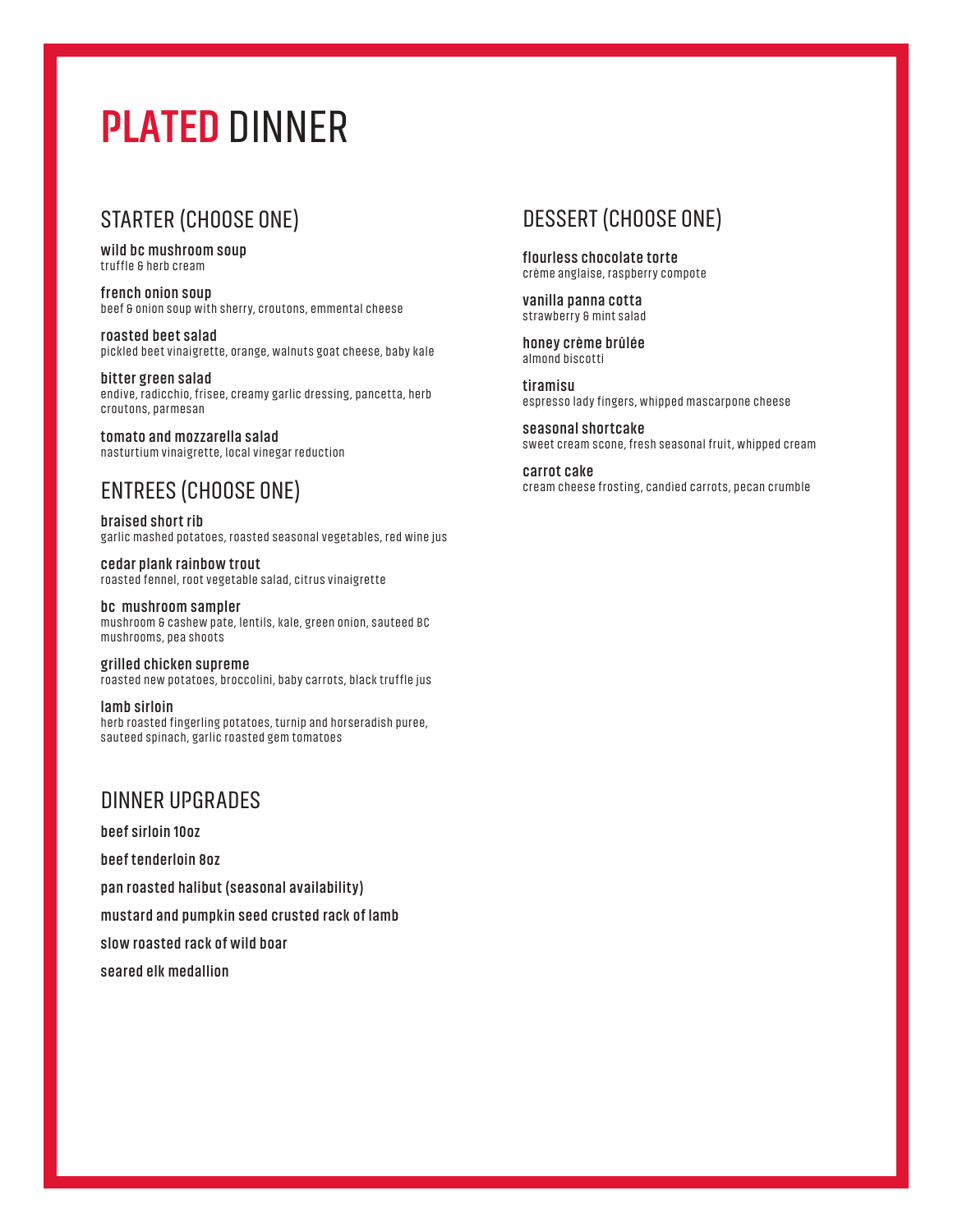

## JOSIE **KIDS MENU**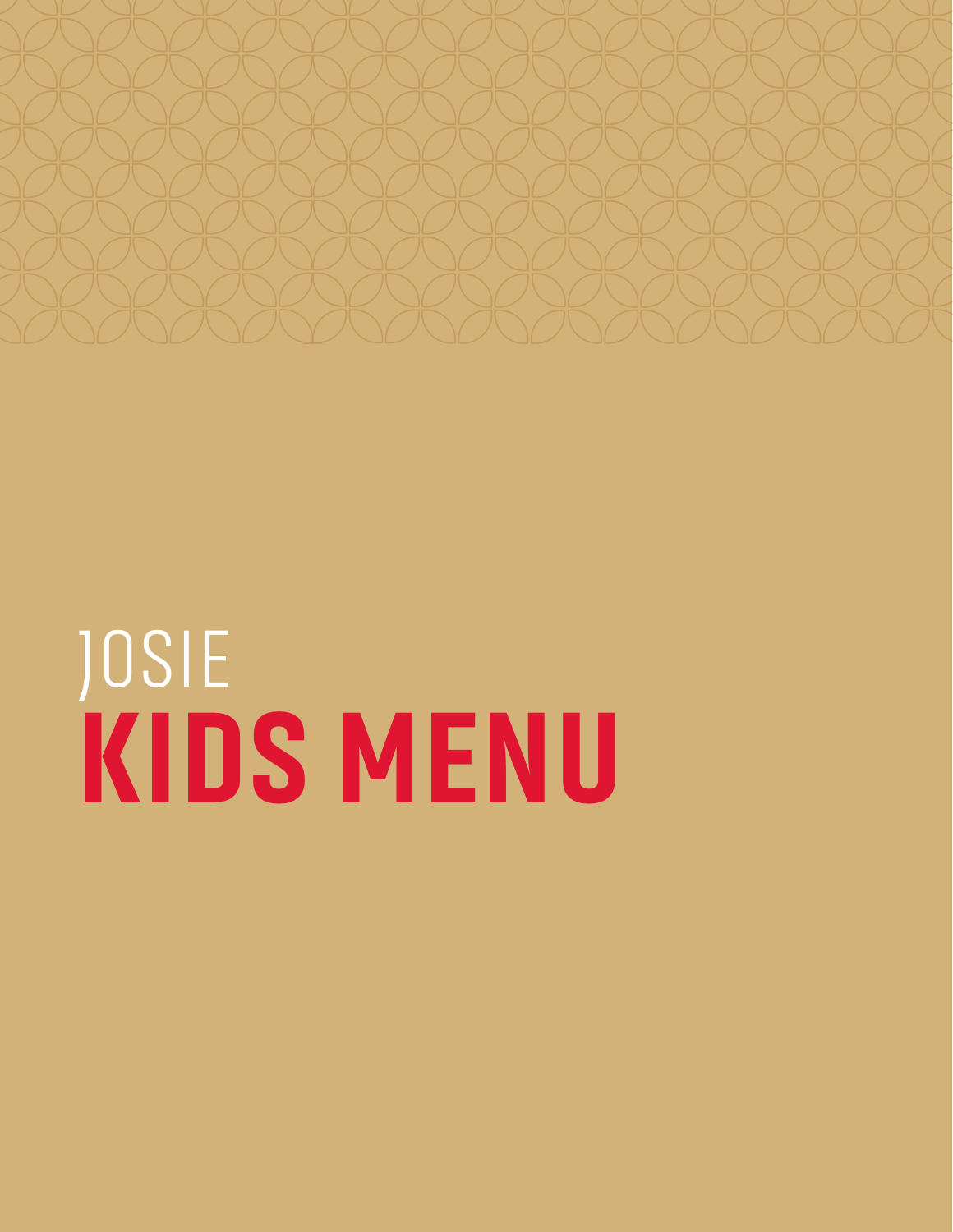## **KIDS** MENU

#### **STARTERS**

**chicken noodle soup**

**vegetable crudité** creamy ranch dip

#### ENTREES

**roasted chicken** mashed potatoes, buttered garden vegetables

**spaghetti** tomato sauce & cheese

**grilled chicken** roasted new potatoes, butter glazed carrots, chimichurri sauce

#### DESSERT

**ice cream, cookie or sliced fresh fruit, milk & juice**

#### BUFFET DINNER

**shredded iceberg lettuce** sliced tomatoes, cucumbers, assorted dressings

**carrot celery sticks** creamy ranch dip

**chicken fingers** plum sauce

**french fries, onion rings**

**fresh baked rolls** butter

**sliced fruit**

**assorted cookies, rice crispy squares milk & juice**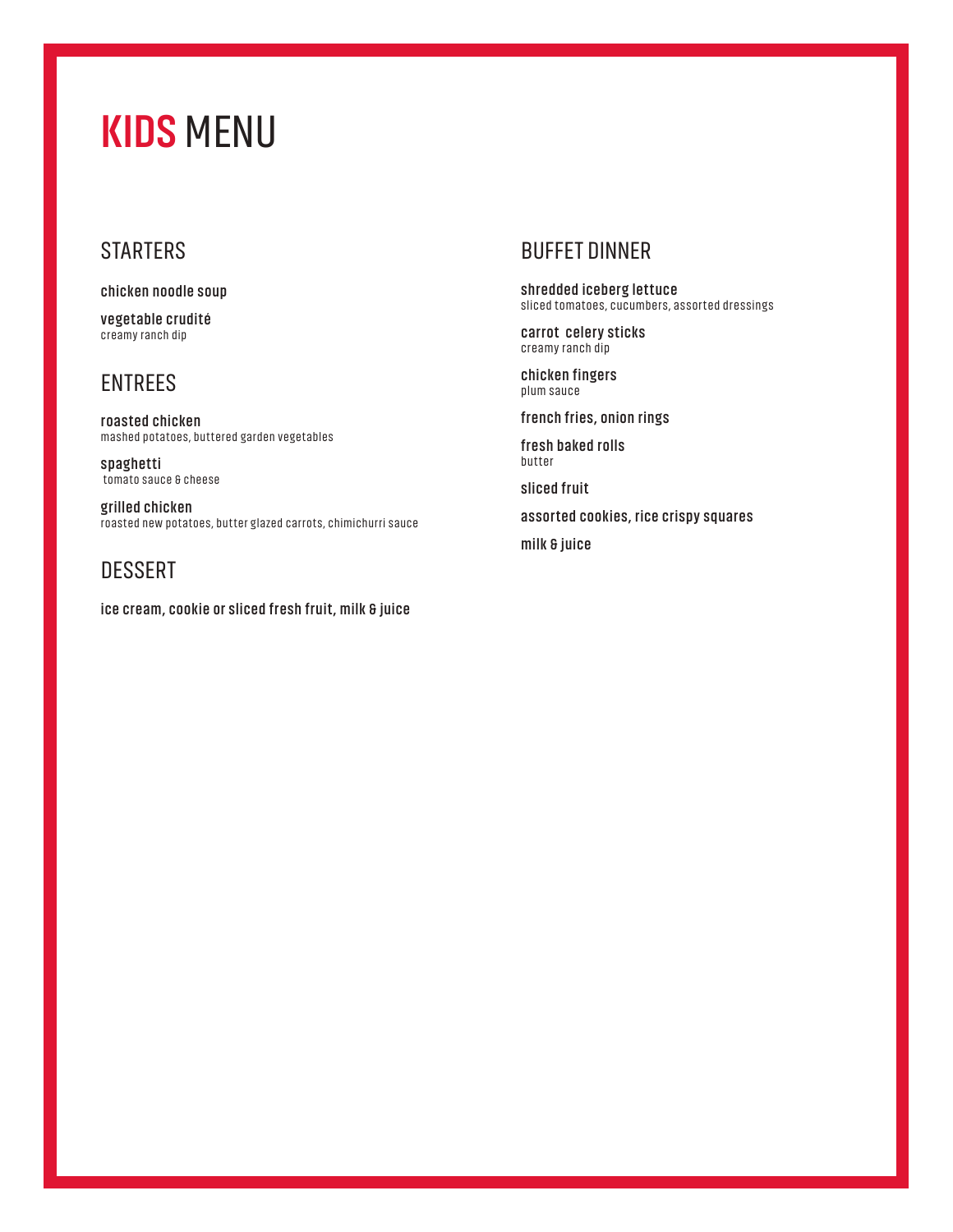

## JOSIE **BEVERAGE LIST**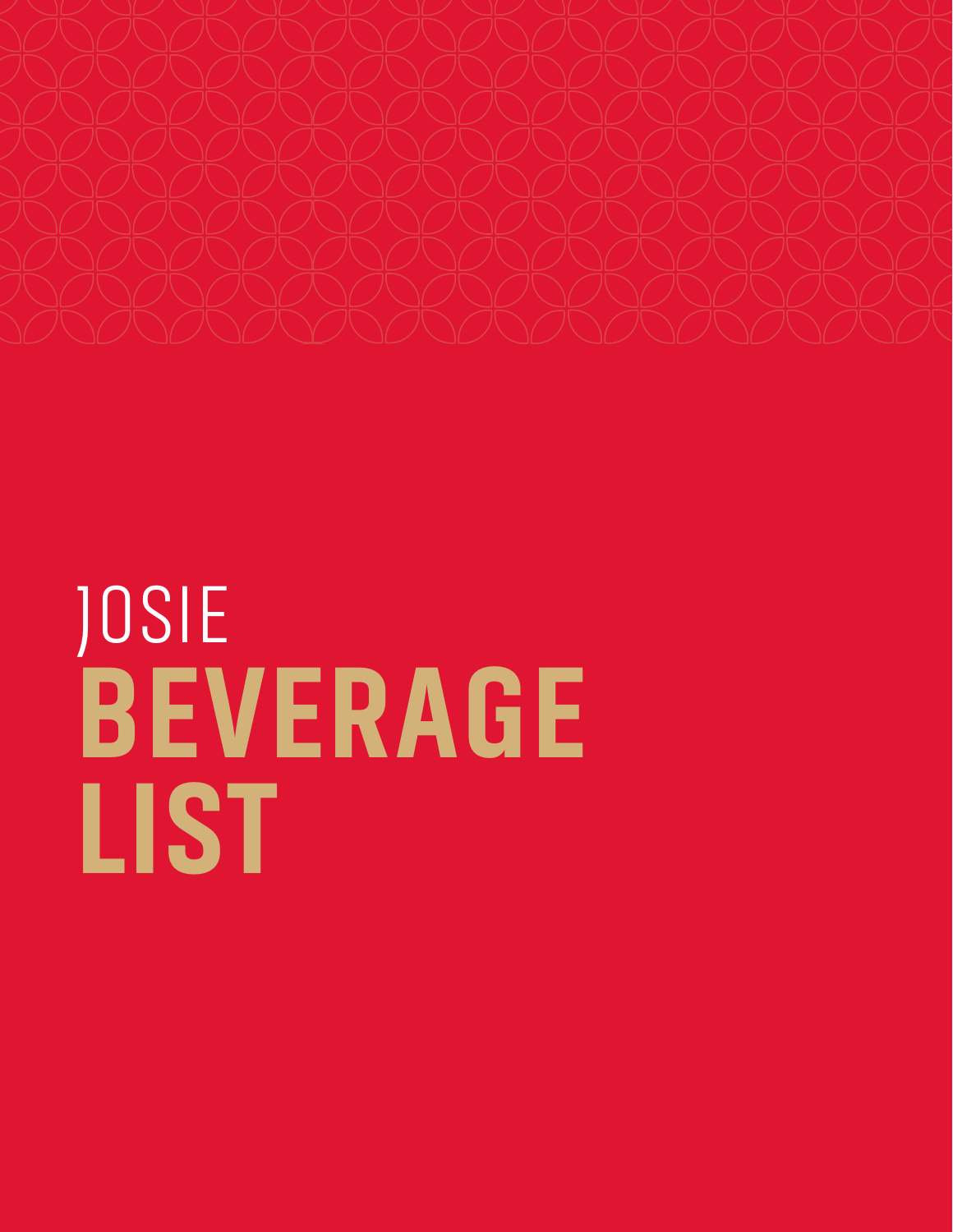## **BEVERAGE** SELECTION

#### BEVERAGE A LA CARTE

**coffee**  decaf & regular, Tealeaves tea service

**juice** apple & orange

Ī

**hot chocolate** chocolate shavings, sprinkles, whipped cream, mini marshmallows

**assorted soft drinks or bottled water**

**individual bottled juices**

BAR SERVICE *bar service includes the following amenities;* **soft drinks for mix orange, pineapple, cranberry, tomato & clamato juice fresh fruit garnishes marinated beans, cherries, olives cocktail picks napkins & swizzles sticks ice & glassware**

#### BARTENDER PACKAGE

*work with our bar team to create signature drinks for your event. Per drink price based on spirits used.*

#### HOST BAR PRICING BY THE HOUR

DELUXE TIER **\$17 PER PERSON FOR THE FIRST HOUR \$16 PER PERSON FOR ADDITIONAL HOURS**

LOCAL TIER **\$21 PER PERSON FOR THE FIRST HOUR \$20 PER PERSON FOR ADDITIONAL HOURS**

LUXURY TIER **\$25 PER PERSON FOR THE FIRST HOURS \$24 PER PERSON FOR ADDITIONAL HOURS**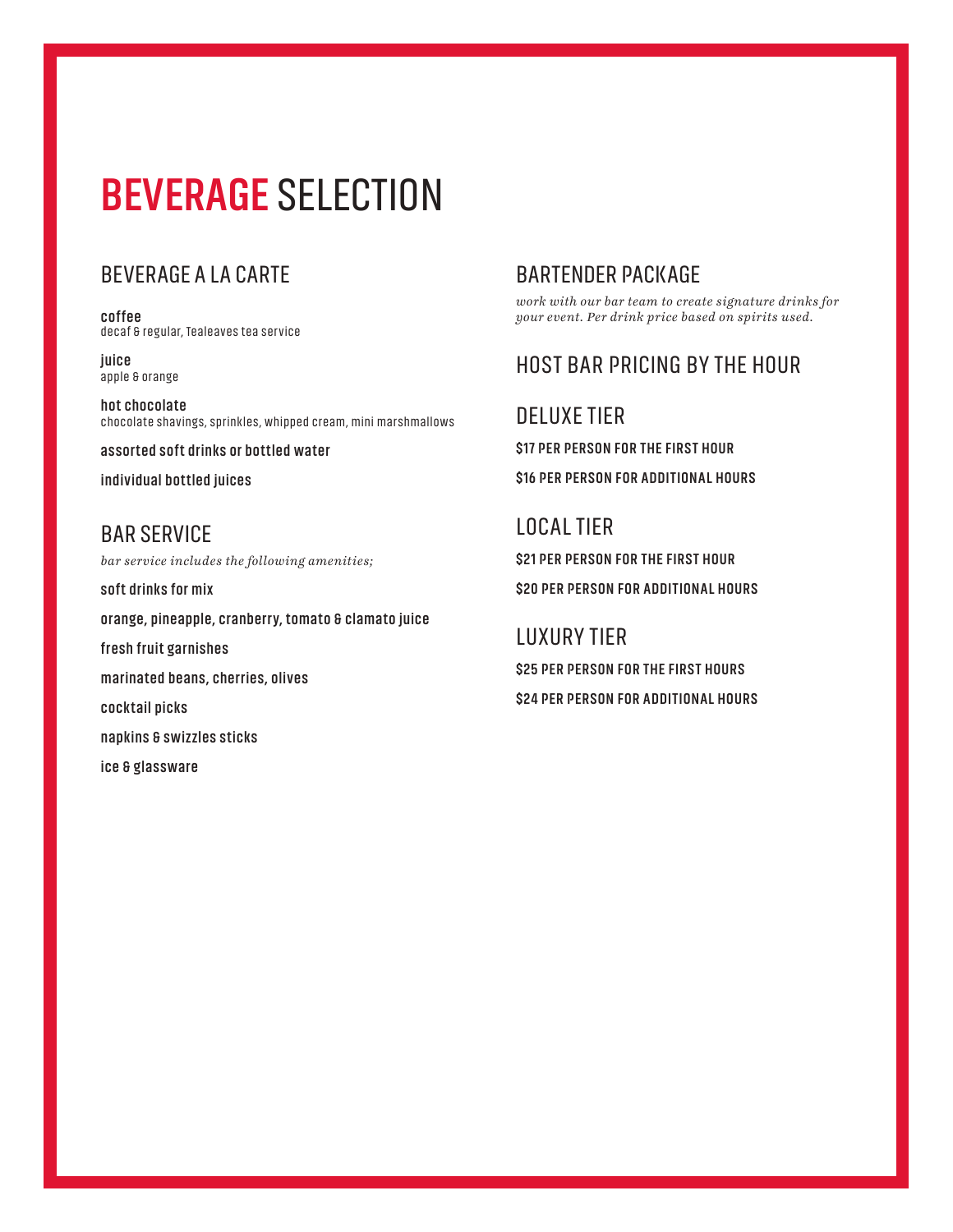## **BANQUET** PACKAGES

#### DELUXE PACKAGE

Ī

**GIN- BEEFEATER VODKA- STOLICHNAYA WHISKEY- CANADIAN CLUB RUM- HAVANA 3YR TEQUILA- 1800 SILVER TEQUILA**

#### LOCAL PACKAGE

**VODKA- JONES DISTILLING GIN- OLD TOM WYNNDEL DISTILLING WHISKEY- RESURRECTION PALE RYE**

#### LUXURY PACKAGE

**VODKA- GREY GOOSE GIN- TANQUERAY 10 BOURBON- BUFFALO TRACE BLENDED SCOTCH- CHIVAS REGAL TEQUILA- PATRON SILVER RUM- RON MATUSALEM 15YR**

#### BEERS/CIDER

**DOMESTIC BEERS** Old Style Pilsner, Canadian, Kokanee, Budweiser

**ASSORTED LOCAL BREWS** Vice & Virtue, Nelson, Fernie, Cannery

**NARAMATA CIDER CO.** Apple & Pear

#### WINES

**HOUSE WINES**  Grao Vasco Red, Esporao White

**PREMIUM** Available upon request, please ask to speak to our sommeliers to tailor wine choices to your taste